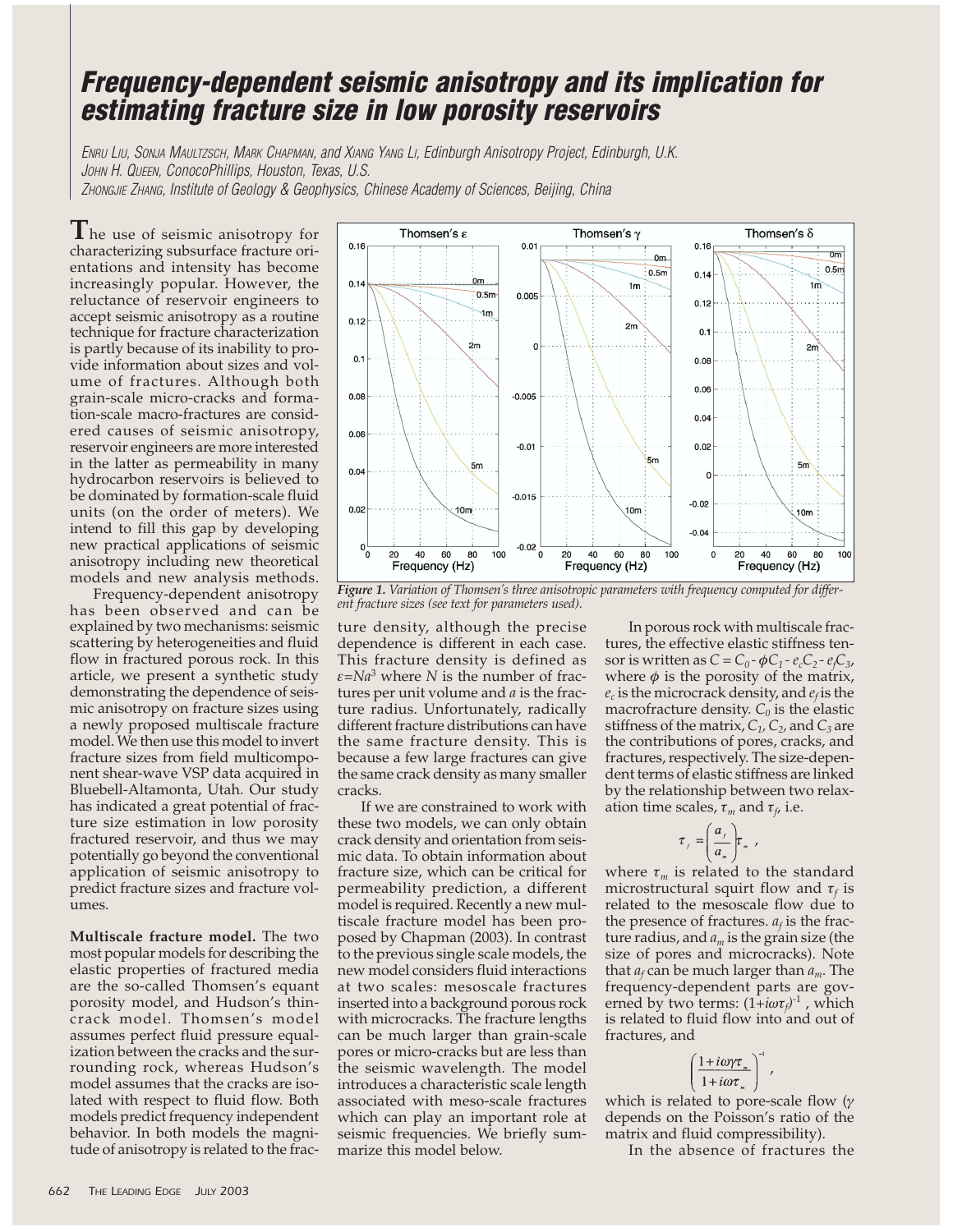

*Figure 2. Synthetic four-component shear-wave data (top) that have been rotated to the natural coordinates (bottom).*

model returns to the grain-scale squirt flow model. With the introduction of a fracture set, two characteristic frequencies exist: the traditional squirt flow frequency which can be estimated from laboratory data, together with a lower characteristic frequency which depends on the size of the fractures. A consequence of this is that propagation at seismic frequencies can be very different from that predicted in the low frequency limits, such as proposed by Thomsen (1995). It implies that dispersion can occur at seismic frequencies, or in other words seismic frequencies can no longer be safely regarded as the low-frequency limit.

This model predicts frequency-dependent anisotropy, and an important example of this is the frequency dependence of shear-wave splitting which is sensitive to the fracture scale. Therefore we use this model to invert for fracture size.

Using simple algebra, we can obtain expressions of elastic stiffness in terms of Thomsen's parameters, or in terms of fracture compliance. Figure 1 shows the variation of the three anisotropic Thomsen parameters with frequency computed for different fracture sizes. The following rock properties have been used in our examples:  $V_p$ =3.5 km/s, *V*<sub>S</sub>=2 km/s,  $\rho$ =2.3 g/cm<sup>3</sup>, e<sub>c</sub>=0.04,

 $e_f$ =0.04, porosity  $\phi$  =10%, and the relaxation time  $\tau_m$ =10<sup>-7</sup> (gas). The fracture sizes are indicated on each individual plot. We use *f*=30 Hz in all cases except where stated otherwise. That gives P- and S-wave wavelength of  $\lambda_{P}$ =116 m and  $\lambda_s$ = 66m, respectively. We can see that as the fracture size increases, or equivalently frequency increases, all three Thomsen parameters decrease, implying anisotropy decreases. When the size of aligned fractures is of the same order as the size of pores and micro cracks, there is little dependence of anisotropy parameters on frequency (i.e. the model reduces to the static or zero frequency equivalent medium theory).

**Synthetic seismogram studies.** We generate synthetic seismograms using an anisotropic Green's function and the complex elastic stiffness. The model is a VSP with an offset of 0.1 km and 100 receivers located at depths between 0.1 km and 2 km (spacing is 20 m). Two horizontal component sources that generate shear-waves are used and the source is a Ricker wavelet with a peak frequency of 30 Hz. The fractures have a length of 5 m, and are oriented 60° from the X-direction with a 10° dip. Conventional analysis of multicomponent shear-wave data involves simple rotation of horizontal four-component shear-wave data into the natural coordinate system through the use of standard methods such as Alford rotation to separate the two split shear-waves by minimizing the off-diagonal energy (Figure 2). The rotation angle then represents the polarization angle of the fast split shear-wave, which is interpreted as the fracture orientation. A cross-correlation can be applied to the fast and slow components to obtain the time-delays between the two split shear-waves. As expected, polarization angles do not show changes with fracture sizes. Figure 3 shows the polarization angles obtained for three models with different fracture lengths of 1 m, 5 m, and 10 m. Except for the shallow receivers, the polarizations are generally constant at 60°, which is very close to the direction of fracture orientation used in the models, and the small difference up to 2° is due to the 10° dip in the fracture orientation. Figure 4 shows the variations of time-delays between fast and slow shear-waves. We can immediately see that as receiver depth increases, time-delays increase linearly. More important for the purpose of the present study is the clear variation of time-delays with fracture length or frequency. As fracture size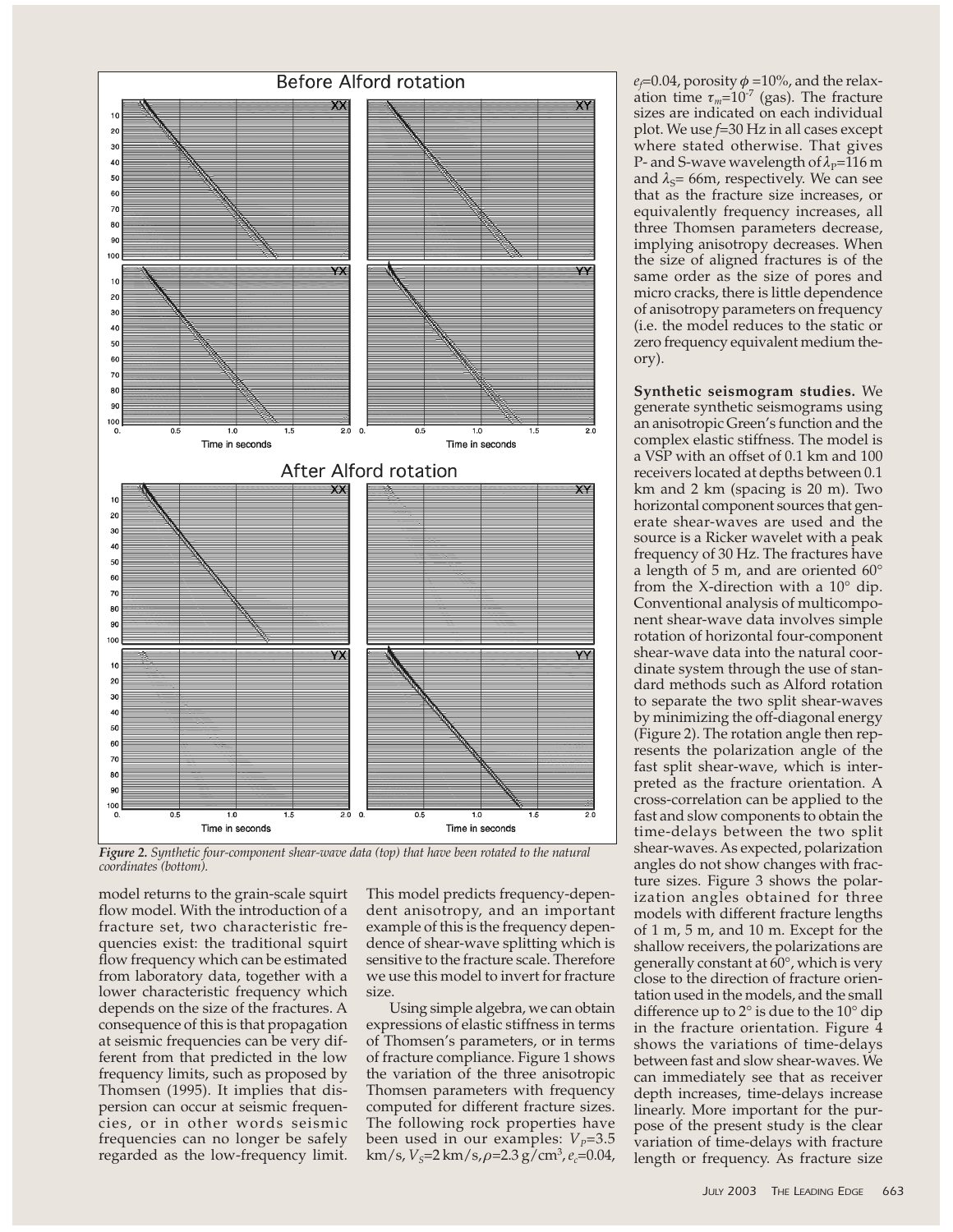

*Figure 3. Variations of polarizations of fast split shear-waves with receiver numbers (depth) computed from synthetic four-component data for three different fracture sizes. The angles are relative to the in-line component.*



*Figure 5. Bluebell-Altamont four-component shear-wave data (left) that have been rotated to the natural coordinates (right).*

decreases or equivalently frequency increases, time-delay decreases.

**Estimating fracture sizes from VSP data.** We apply the model of Chapman (2003) to invert for fracture density and size from 9C VSP data from the Bluebell-Altamont field, Utah. The original and rotated VSP data are shown in Figure 5. Analysis of the data revealed a systematic decrease in timedelay between the split shear-waves with frequency. Figure 6 shows the computed relative error between observed and predicted time-delay versus frequency over a large range of fracture densities and sizes. We can see that there is a well-defined minimum around a fracture radius of about 3 m

and a fracture density of 0.04, where the error is less than 5%. The plot also demonstrates that there are considerable differences in estimated fracture density between a high frequency model (Hudson's model) (upper end of the figure) and a low frequency model (e.g. Thomsen's model) porosity model (lower end of the figure). Figure 7 displays the time-delays obtained for each frequency range from the synthetic data (solid lines). For comparison, the dashed lines in Figure 7 show the timedelays found in the real data. The modeling results show very good agreement with the real data. In general the slopes of the lines corresponding to the synthetic data are slightly lower and the error appears to be



*Figure 4. Variations of time-delays of split shear-waves with receiver numbers (depth) computed from synthetic four-component data for three different fracture sizes.*

higher at low frequencies. However, in terms of the parameter of interest, the fracture radius, the error in the results only corresponds to a change of about 20 cm, which is not significant. The estimated fracture size matches observations from cores and FMI logs very well.

**Summary.** Multiscale fluid interaction resulting in frequency-dependent anisotropy is a very interesting phenomenon. We argue that both scattering and fluid-flow may contribute to observed frequency-dependent anisotropy. However, we suggest that mesoscale fractures in porous rocks are more likely to be the dominant cause, at least in fractured hydrocarbon reservoirs. Our study has an important implication for characterization of natural fractures in that fracture sizes, which control the fluid flow, may potentially be predicted from seismic anisotropic measurements (note that meter-scale fractures are normally regarded as fluid flow units by reservoir engineers). In other words, we may potentially go beyond the static equivalent medium theories to extract information about fracture sizes and fluid properties in addition to fracture orientation and fracture density. We have presented results demonstrating the dependence of seismic anisotropic parameters on frequency. We have shown synthetic seismograms using far-field analytic expressions of the Green's function in anisotropic media. We emphasize the wave dispersion at low frequency, and have therefore restricted ourselves to seismic frequency bands in all examples. Our